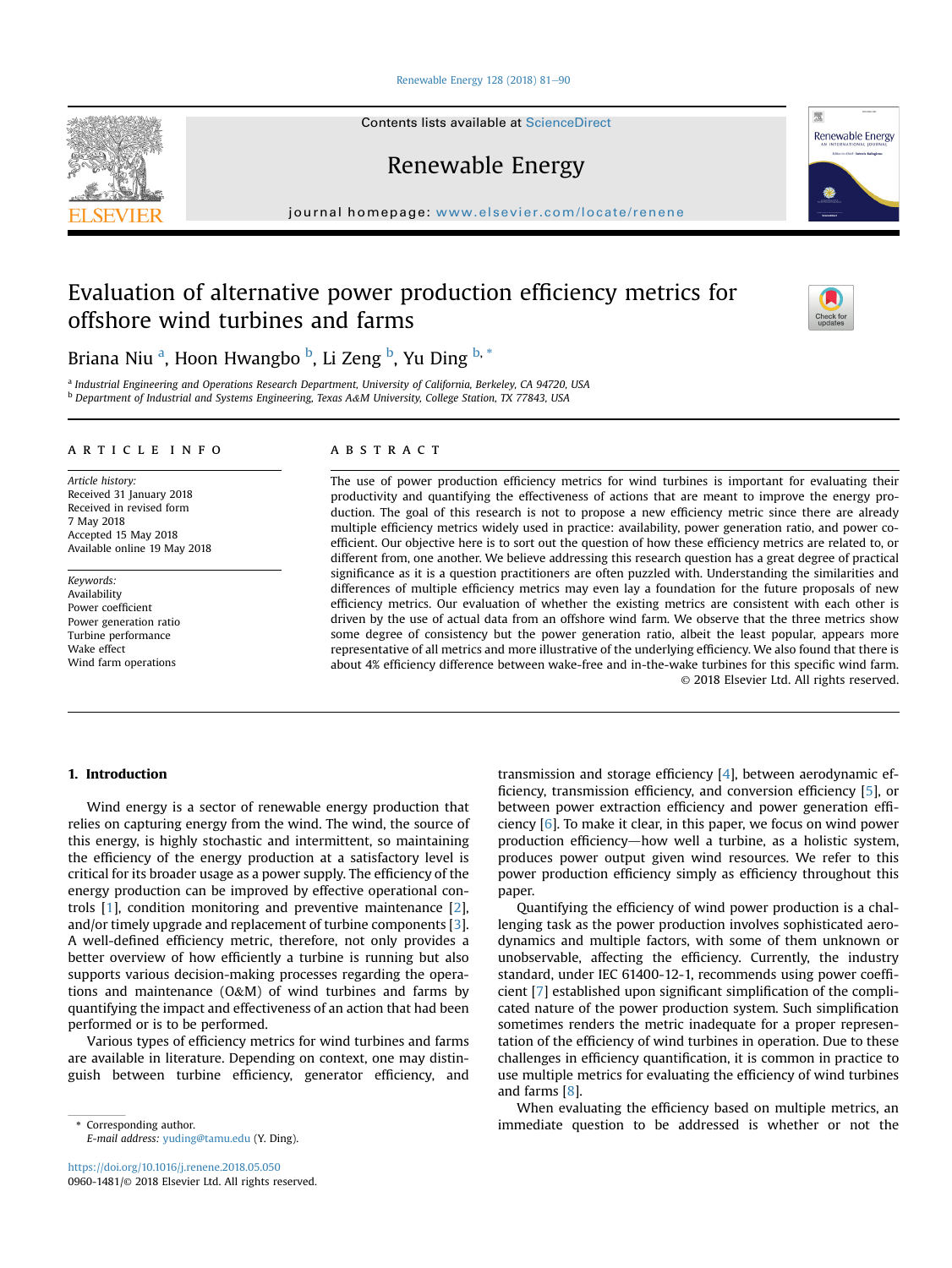<span id="page-1-0"></span>evaluation from each metric draws the same conclusion. In this paper, we consider three metrics that are most commonly used in practice, namely, availability, power generation ratio, and power coefficient, and aim to address the aforementioned question. If the metrics do not always agree with one another (they indeed do not), then subsequent questions are how consistent the results based on the different metrics are and which metric provides better insight concerning the efficiency of turbines and farms. We try to answer these questions and make suggestions accordingly.

Other than the three efficiency metrics stated above, there are more complicated efficiency metrics emerging in the literature, for example, the new metric recently introduced in Ref. [[9\]](#page-8-0). Although the efficiency metric proposed in Ref. [[9](#page-8-0)] is more advanced and may gain popularity in the long run, it is not yet widely used as the aforementioned three metrics and its computation is much more involved. We decide to exclude this new metric for the comparison in this paper. On the other hand, the metric in Ref. [[9](#page-8-0)] is calculated based on power curves (as the fraction of average power curve over full potential power curve), so it is similar to power generation ratio in nature. The insight garnered for the power generation ratio could be possibly used to shed lights on the relationship between the metric in Ref. [[9\]](#page-8-0) and others.

We would like to stress that the goal of this research is not to propose a new efficiency metric, but instead, it is to address the question of how the existing metrics are related to, or different from, one another. We believe addressing this research question is sufficiently meaningful, as keeping adding new efficiency metrics without thoroughly understanding the existing ones tends to confuse the practitioners, rather than helps clarify the matter. Understanding the similarities and differences of the existing efficiency metrics may in fact lay the foundation for the future proposals of new efficiency metrics.

The task of evaluating the alternative efficiency metrics is not trivial, primarily because there is no universal criterion determining the consistency of the metrics. In addition, the intrinsic efficiency of turbine itself is not directly observable nor is the underlying truth known, so it is difficult to decide which metric is better and in what aspect. We compare and evaluate the three metrics concerning how they are related to one another by using a set of tools of probability distribution, pairwise difference, correlation and linearity. As the metrics are defined over a given time duration, the analysis results may depend on the length of the time duration. We consider different time resolutions in analysis to address this issue.

The subsequent sections proceed as follows. Section 2 presents the definitions of the three metrics and describes how to calculate them using turbine operational data. Section [3](#page-2-0) examines the relations and differences of the calculated metrics at multiple time resolutions and determines if they are consistent with each other. We also analyze whether one metric is superior to the others if they are not always consistent. Based on the findings in Section [3,](#page-2-0) Section  $4$  applies the efficiency metric(s) to characterize the efficiency of an offshore wind farm with a special focus on the wake effect. Section [5](#page-7-0) concludes the paper.

#### 2. Common efficiency metrics for wind power production

In this section, we describe three efficiency metrics for wind power production: availability, power generation ratio (PGR), and power coefficient. We also explain their calculation procedures.

Following the industry standard IEC 61400-12-1 [\[7\]](#page-8-0), we use 10 min averaged measurements for calculation of the metrics. Based on the IEC standard, wind speed is first adjusted by air density through

$$
V = V' \left(\frac{\rho}{\rho_0}\right)^{1/3},\tag{1}
$$

where  $V'$  and  $V$  are the wind velocity measurements before and after the adjustment, respectively,  $\rho$  denotes air density calculated from the measurements of air pressure and air temperature, and  $\rho_0 = 1.225 \text{ kg/m}^3$  is the international standard atmosphere air density at sea level and  $15 \degree C$ .

Suppose that we are interested in the efficiency of wind turbines measured for a specific time duration, which could be a week, a month, or a year. Consider a weekly resolution as an example. We then calculate efficiency metrics for every single week and evaluate the time series of the metrics with the unit time of a week. The same calculation can be easily extended to other time resolutions. Let  $(V_t, \rho_t, P_t)$  for  $t = 1, ..., T$  denote a data pair observed during a given time period (a week for weekly resolution), where P represents the power output measurements and  $T$  is the total number of the data pairs observed during the time period. We calculate a single value of an efficiency metric for each given time period using  $(V_t, \rho_t, P_t)$  for  $\forall t = 1, ..., T$ .

#### 2.1. Availability

One of the efficiency metrics used broadly in the wind industry is availability [\[10,11](#page-8-0)] described in the industry standard IEC TS 61400-26-1 [\[12](#page-8-0)]. The availability tracks the amount of time in which power is produced by a turbine and then compares it to the total amount of time for which the turbine could have produced power. A wind turbine is supposed to produce power when the wind speed is between the cut-in and cut-out wind speeds, which are the design characteristics of a given turbine. The cut-in speed is the minimum wind speed needed for the turbine to begin operating and generating power. The cut-out speed is the point at which the wind speed reaches its maximum level allowed for safe operation of the turbine. At this speed, the blades are braked and feathered to stop operation, preventing the turbine from damages that may be caused by a harsh wind condition  $[13]$  $[13]$ . Turbines are expected to produce power at all times when recorded wind speeds are within these two limits. If a turbine does not produce power when the wind conditions are allowing, the turbine is then deemed unavailable. The availability is thus defined as

$$
\text{Availableility} = \frac{\#\{(V_t, \rho_t, P_t) : P_t > 0, \ V_{ci} \le V_t \le V_{co}, \ t = 1, ..., T\}}{\#\{(V_t, \rho_t, P_t) : \ V_{ci} \le V_t \le V_{co}, \ t = 1, ..., T\}}\tag{2}
$$

where  $\#\{\cdot\}$  counts the number of elements in the set defined by the brackets, and  $V_{ci}$  and  $V_{co}$ , respectively, are the cut-in and cut-out wind speeds. The denominator in (2) approximates the total time (in terms of the number of 10-min intervals) that a turbine is expected to produce power [[14\]](#page-8-0), whereas the numerator approximates the total time that a turbine does produce power.

#### 2.2. Power generation ratio

While the availability calculates a ratio in terms of the amount of up running time, PGR defines a ratio relevant to the amount of power output. The idea is similar to that of production-based availability, recently advocated by the industry standard IEC TS 61400-26-2 [\[15](#page-8-0)]. By contrast, the availability discussed in the preceding section is referred to as time-based availability. The production-based availability calculates the ratio of actual energy production to potential energy production, where the potential energy production is the sum of actual energy production and lost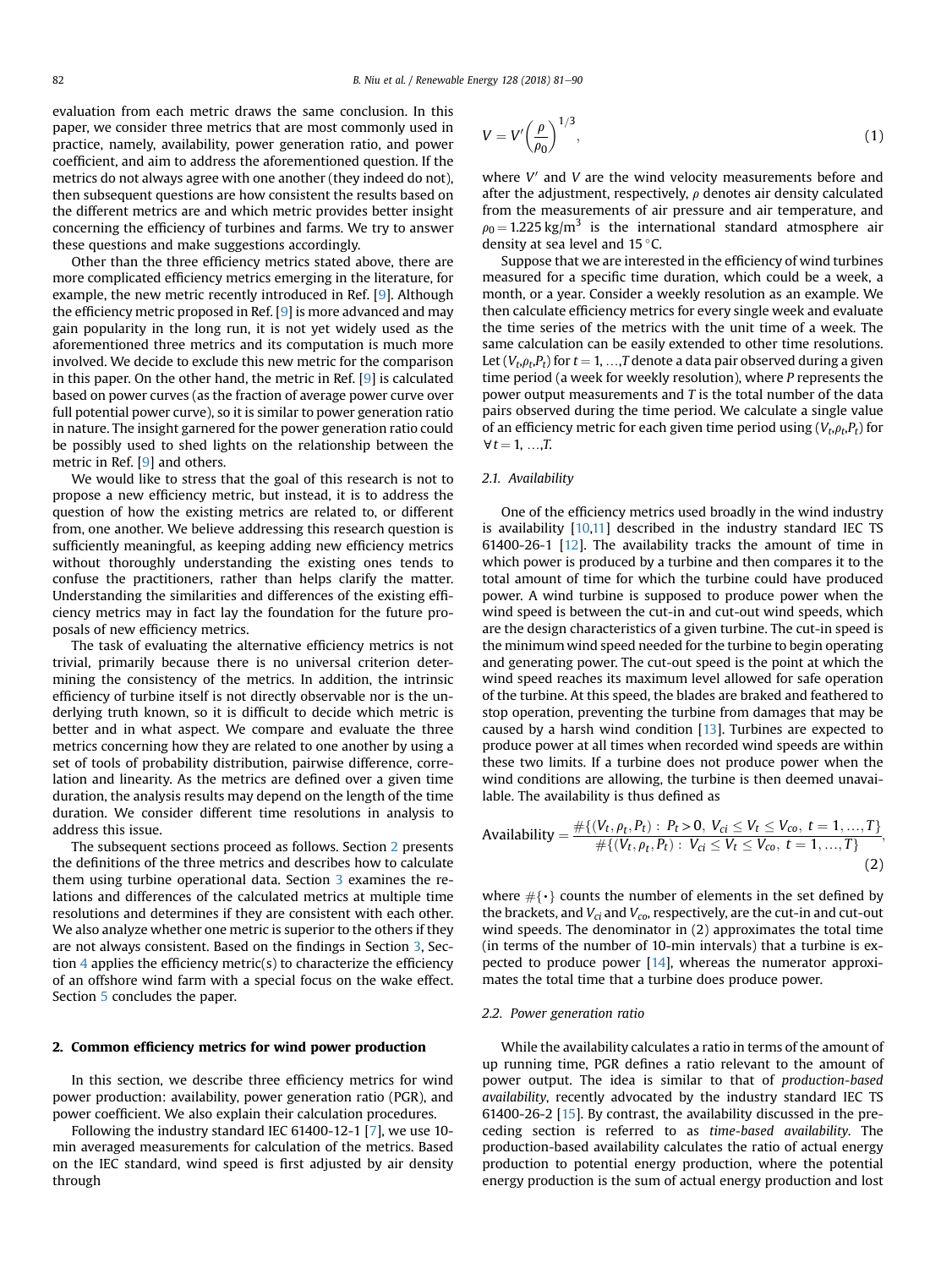<span id="page-2-0"></span>production that is caused by an abnormal operational status of a turbine (e.g., downtime, curtailment). The lost production needs to be estimated and its estimation requires detailed information about a turbine's operating status, not easily accessible to anyone outside the immediate operator of a wind turbine or wind farm.

Instead of estimating the lost production, we make a revision in this paper, making the assessment easier to carry out. Our revision is to use a nominal power curve provided by a turbine's manufacturer for calculating the value of potential energy production. The resulting ratio is in fact the PGR mentioned earlier, which is in spirit similar to the production-based availability.

A power curve defines power output as a function of wind speed and estimates power output for a given wind speed. As such, the potential energy production in the PGR can be written as  $\tilde{P}(V_t)$  for given  $V_t$  where the function  $\widehat{P}(\cdot)$  denotes a nominal power curve. Then, the PGR of a given time duration (including T observations) can be computed as

$$
PGR = \frac{\sum_{t=1}^{T} P_t}{\sum_{t=1}^{T} \hat{P}(V_t)}.
$$
\n(3)

IEC recommends that the nominal power curve be estimated by the method of binning [\[7\]](#page-8-0); see Fig. 1. The method first generates multiple bins with equal size (e.g., 1 m/s) partitioning the domain of wind speed. For each bin, the sample mean of power output is calculated from the power data whose wind speed falls into the specific bin. The sample mean together with the middle point of the bin provide a point-wise estimate of the power curve evaluated at the middle point of the bin. Connecting these estimates derives a piece-wise linear curve defining the nominal power curve. A nominal power cure, in terms of the point-wise estimates, is usually provided by the turbine's manufacturer.

## 2.3. Power coefficient

Different from the availability and PGR, power coefficient explicitly reflects a law of physics, and it measures the aerodynamic efficiency of a wind turbine. Power coefficient  $(C_p)$  refers to the ratio of actual energy production to the energy available in the ambient wind flowing into the turbine blades [[16\]](#page-8-0). The available energy in the wind can be characterized by air density, turbine's blade swept area (A), and wind velocity. As such,  $C_p$  is calculated as



Fig. 1. Manufacturer's power curve. The dots indicate the power curve estimates evaluated at each bin, and the piecewise linear curve connecting all the dots forms the nominal power curve. The dashed vertical lines illustrate the wind speed bins.

$$
C_p(t) = \frac{2P_t}{\rho_t A V_t^{'3}},\tag{4}
$$

for any given observation  $t$ . Note here that the  $C_p$  calculation uses the wind speed  $V'$  (without air density adjustment) since the calculation itself involves air density.

For a given time period (say, a week), there are multiple  $C_n$ values; in fact, T of them in total. The  $C_p$  values can be plotted against the wind speed. Then, one can bin the  $C_p$  values by groups of 1 m/s according to their respective wind speeds and get the averages of  $C_p$  for individual bins. By doing so, a  $C_p$  curve is produced, in a similar fashion as how the nominal power curve is produced. The maximum value on the  $C_p$  curve is chosen as the turbine's repre-sentative power coefficient [\[9](#page-8-0),[17](#page-8-0)]. Hereafter, we refer to this peak value on a power coefficient curve as the power coefficient unless otherwise stated.

#### 3. Comparison of the metrics

We compare the metrics described in the previous section by using actual operational data provided by an offshore wind farm. Table 1 and [Fig. 2](#page-3-0) present some information about the wind farm and a rough sketch of the wind farm's layout, respectively.

The dataset was produced over a span of four years ranging from 2007 to 2010. It includes measurements which were recorded at each individual turbine as well as other atmospheric statistics that were tracked by a meteorological mast. We extract the data needed for the calculation of the metrics and match the data points for a turbine and the mast by aligning their respective timestamps. After such an alignment, any time point with missing data are eliminated.

Temporal resolutions to be examined include weekly, monthly, quarterly, and yearly time resolutions with a primary focus on weekly and monthly as they provide greater amounts of data points and detail. Quarterly and yearly resolutions are used for more general trends and comparisons.

For each temporal resolution, we calculate the three metrics of availability, PGR, and power coefficient as described in Section [2;](#page-1-0) hereafter denoted as M1, M2, and M3, respectively. While the averages of M1 and those of M2 calculated for each turbine are within a similar range  $(0.75-1)$ , the averages of M3 are noticeably lower at the  $0.35-0.5$  range, about half the values of M1 and M2. This is understandable as power coefficient (M3) is limited by the Betz Limit to a theoretical maximum of 0.593, though a commercial turbine realistically operates at about 0.45 [[18\]](#page-8-0). To make all the three metrics comparable in magnitude, we multiply M3 by two and use the rescaled metric ( $2 \times M3$ ) for the subsequent analysis.

We first plot the time-series of the three metrics for a peripheral turbine that locates the closest to the met mast (referred to as WT1

#### Table 1

Information about the offshore wind farm. The d in the last two rows refers to rotor diameter. NW-SE and NE-SW denote northwest-southeast orientation and northeast-southwest orientation, respectively. Values are given in a range or as an approximation, due to a confidentiality agreement in place forbidding the disclosure of the exact corresponding values.

| Location                   | Europe           |
|----------------------------|------------------|
| Number of wind turbines    | $30 - 40$        |
| Cut-in wind speed $(m/s)$  | 35               |
| Cut-out wind speed $(m/s)$ | 25               |
| Rated wind speed (m/s)     | approximately 15 |
| Rated power (MW)           | approximately 3  |
| Turbine spacing: NW-SE     | $7 - 8d$         |
| Turbine spacing: NE-SW     | $11 - 12d$       |
|                            |                  |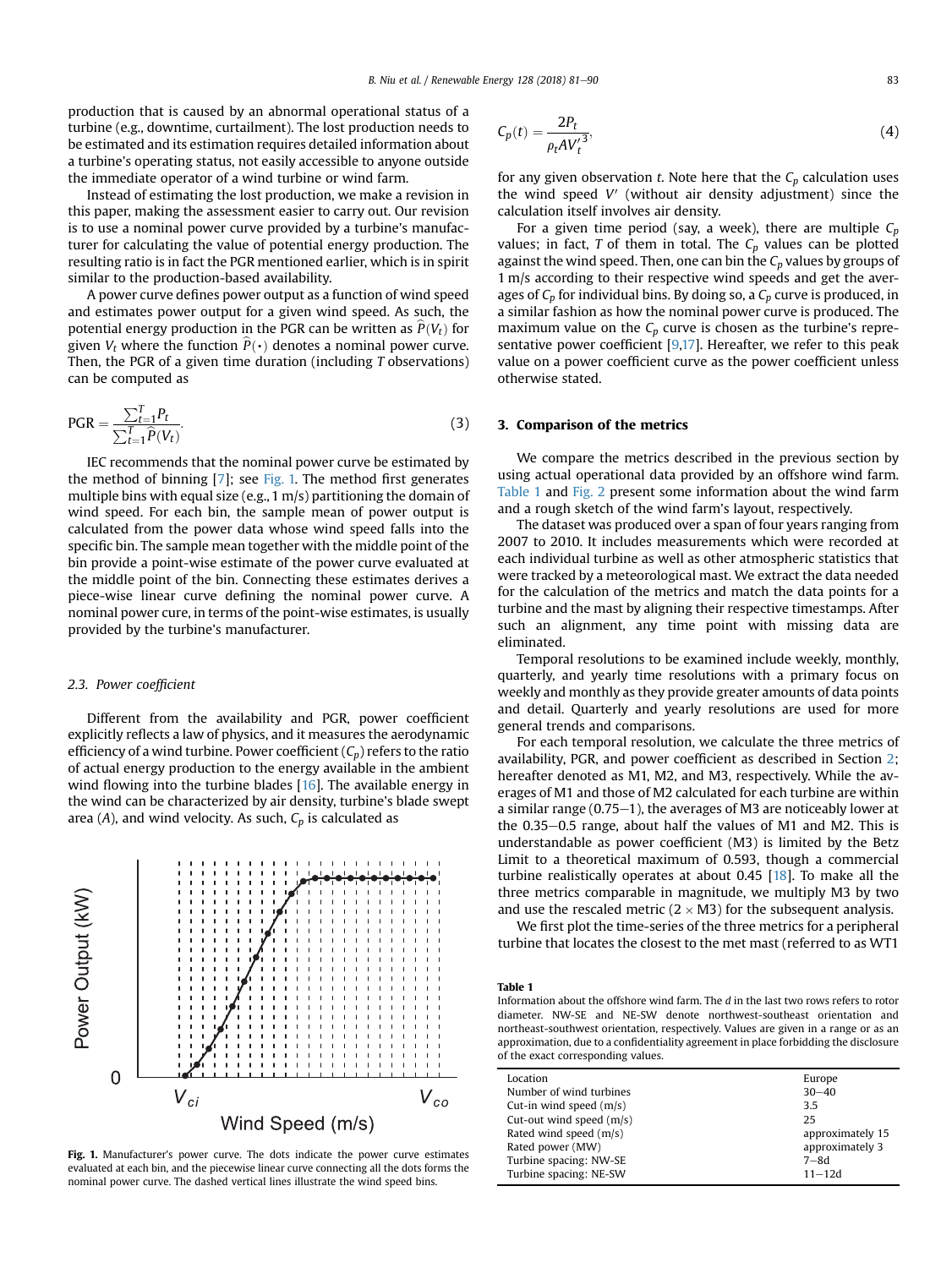<span id="page-3-0"></span>

Fig. 2. A rough sketch of the layout of the offshore wind farm. This wind farm has  $30-40$  turbines with  $20-26$  peripheral turbines and  $10-15$  interior turbines. Peripheral turbines are located along the black lines and interior turbines along the gray lines. A meteorological mast is indicated by a square near the left edge of the farm.

hereafter). Fig. 3(a) presents the time-series of the metrics generated based on the monthly resolution over the four-year span. The figure demonstrates that the metrics follow similar overall trends, with peaks and troughs at similar periods of time. The level of variation associated with the three metrics looks similar. In fact, all the three metrics have similar coefficients of variation, though the one for M2 tends to be slightly higher-on average, 0.264 for M2 compared to 0.254 and 0.252 for M1 and  $2 \times M3$ , respectively. These patterns and characteristics are consistently observed in the other turbines on the wind farm. The similar insights can be drawn for the weekly resolution.

In Table 2, we calculate correlation coefficients between the metrics for WT1. Similar to the first two rows of the table, the correlation coefficients are above 0.9 for all turbines, indicating strong correlations between the metrics. By considering the wellaligned time-series and the high correlation coefficients, one may impetuously conclude that the three metrics are consistent with each other and they can substitute for each other when evaluating the efficiency of turbines. However, if we eliminate some periods of nearly zero power production (for example, a period for which any metric is below 0.2; see Fig. 3(b)), which may be due to pitch system faults [\[19](#page-8-0)], gear box faults [[20](#page-8-0)], or some scheduled maintenance, or a combination of these reasons, the metrics based on such a reduced period produce significantly lower correlation



Correlation between metrics for WT1. Weekly and monthly temporal resolutions are shown.

|                              | $M1 & k$ M2 | M1 & $2 \times M3$ | M2 & $2 \times M3$ |
|------------------------------|-------------|--------------------|--------------------|
| Weekly resolution (full)     | 0.975       | 0.946              | 0.959              |
| Monthly resolution (full)    | 0.986       | 0.966              | 0.978              |
| Weekly resolution (reduced)  | 0.843       | 0.661              | 0.785              |
| Monthly resolution (reduced) | 0.956       | 0.876              | 0.929              |

 $coefficients$  -for this particular turbine, as low as 0.661 between M1 and  $2 \times M3$  at weekly time resolution. This implies that the original high correlation derived from the full period data could be contributed substantially by the non-operating periods of the turbine, which further suggests possible disparity between the metrics under typical operating conditions.

In the following sections, we use the metric values calculated for the reduced period only, in order to better differentiate the metrics in terms of their capability of quantifying the efficiency of turbines.

#### 3.1. Distributions

[Fig. 4](#page-4-0) demonstrates the distributions of the calculated metrics for a single turbine, but it is representative of the other turbines as they all show similar distribution spreads. While M2 and  $2 \times M3$ both have relatively broad spreads of data, M1 has a much narrower range. A significant portion of its density is concentrated near one at which the distribution is truncated, with a steep taper to lower values. In contrast, M2 and  $2 \times M3$  both take the shape similar to the bell-shaped curve with smoother tapers in both directions. M1's concentration of values makes it difficult to differentiate between the efficiency of turbine at different time periods. As more values are within the same range, the variations in turbine performance are concealed. This can potentially mislead turbine operators into believing that the turbines operate at a similar efficiency level, even though the underlying turbines' efficiency levels differ.

Such a unique distributional characteristic of M1 can be inferred by its calculation procedure. As expressed in Eq. [\(2\)](#page-1-0), the numerator of M1 counts the number of members in a set that is a subset of the one associated with the denominator, so it has a maximum value of one at all points in time. This is a desired property for an efficiency metric, which is not observed from M2 or  $2 \times M3$ . M2 can exceed one because manufacturers' power curves display expected power values as an averaged measure and particular instances of power production may exceed the expected productions [[21\]](#page-8-0). The value of  $2 \times M3$  is bounded from above by the Betz Limit at 1.186 (after



Fig. 3. All three metrics plotted at monthly time resolution for WT1: (a) for the full period; (b) after eliminating the periods in which the turbine does not operate for most of the time (dashed line).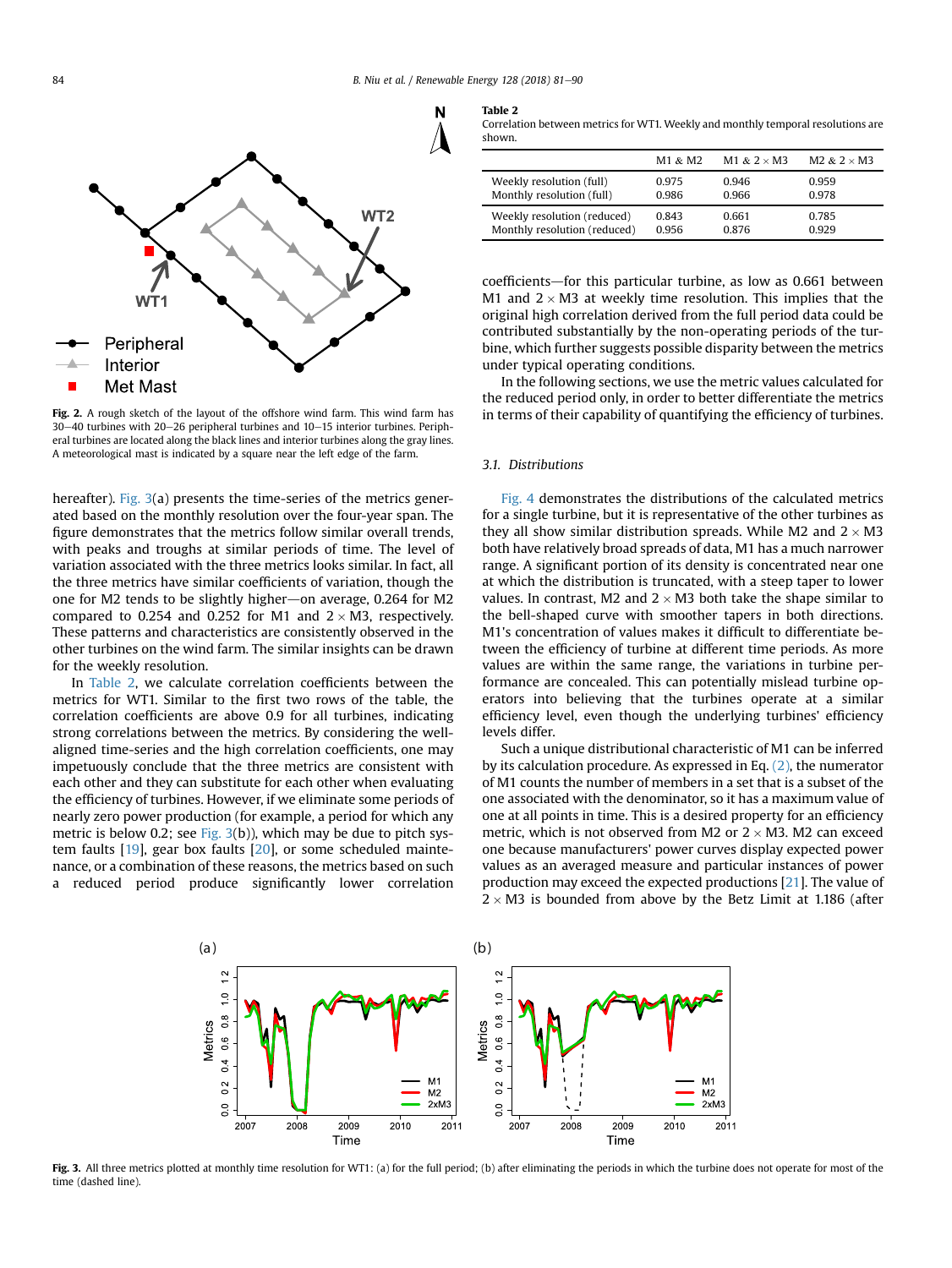<span id="page-4-0"></span>

Fig. 4. Probability densities of the metric values at weekly time resolution for WT1: (a) M1; (b) M2; (c)  $2 \times M3$ .

rescaling), which itself is greater than one. It is interesting to observe that M2 appears to be bounded by a value similar to 1.186.

The unique property of M1 when combined with its binary quantification of whether or not power was generated, however, adversely affects its quantification capability. As long as a turbine is generating power at a point in time, that point would be counted as a one. Even some time points with power production that is significantly lower than expected would still be counted as ones. Averaging over these counts produces the metric weighted heavily towards one. Periods with high efficiency (in terms of the amount of actual power production) look the same as low efficiency periods as long as the power produced exceeds a low threshold.

The methods calculating M2 and M3, on the other hand, allow for a sliding scale measure of power production so that they account for how much power was produced. Values of M2 and  $2 \times M3$ thus have greater spread and do not concentrate as narrowly around any particular value as M1 does. This ability to better distinguish between time periods of differing performance as well as the distributional features render M2 and  $2 \times M3$  stronger metrics than M1. They allow for a more detailed portrayal of a turbine's efficiency over time as opposed to M1's more general overview of whether or not the turbine was in operation.

#### 3.2. Pairwise differences

Fig. 5 illustrates the absolute difference between the calculated metrics on a weekly basis. Darker bars indicate the periods of significantly large differences while lighter bars are for the periods of smaller differences.

Fig.  $5(c)$  shows that the large differences between M2 and  $2 \times M3$  are sparsely distributed through the four years. In contrast, as shown in Fig.  $5(a)$  and (b), there are significantly more instances of large value differences between M1 and either of the other metrics, especially between M1 and  $2 \times M3$ . This implies that both M1 and  $2 \times M3$  are more similar to M2 than to each other. M1 and M2 calculate a ratio of the actual performance over the expected performance, although M1 focuses on the amount of time and M2 examines the amount of power. This sets  $2 \times M3$  apart from M1 and M2. On the other hand, M2 and  $2 \times M3$  quantify the efficiency of turbine with respect to the amount of power production, whereas M1 concerns the amount of operational time, which makes M1 distinct from the other two.

In Fig. 5, the large or medium differences tend to be heavily concentrated within some specific periods, notably in the second half of 2007 and the first half of 2010. In fact, these periods represent those in which turbines' true efficiencies are relatively low. There are two different aspects describing this phenomenon.

First, recall from Fig. 4 that M1 tends to be heavily weighted towards its maximum, overestimating turbine's efficiency in the relative scale. If a turbine produced some power for most time instances within a given period, its availability should be close to one. The large differences between M1 and the other two metrics then



Fig. 5. Magnitudes of absolute difference between metric values at weekly resolution for WT1: (a) M1 vs M2; (b) M1 vs  $2 \times M3$ ; (c) M2 vs  $2 \times M3$ . The dashed line in each plot is the average of the absolute differences in that plot. An absolute difference is considered as a small difference, if its value is smaller than 0.05, as a large difference, if its value is greater than 0.15, and as a medium difference, if its value is in between.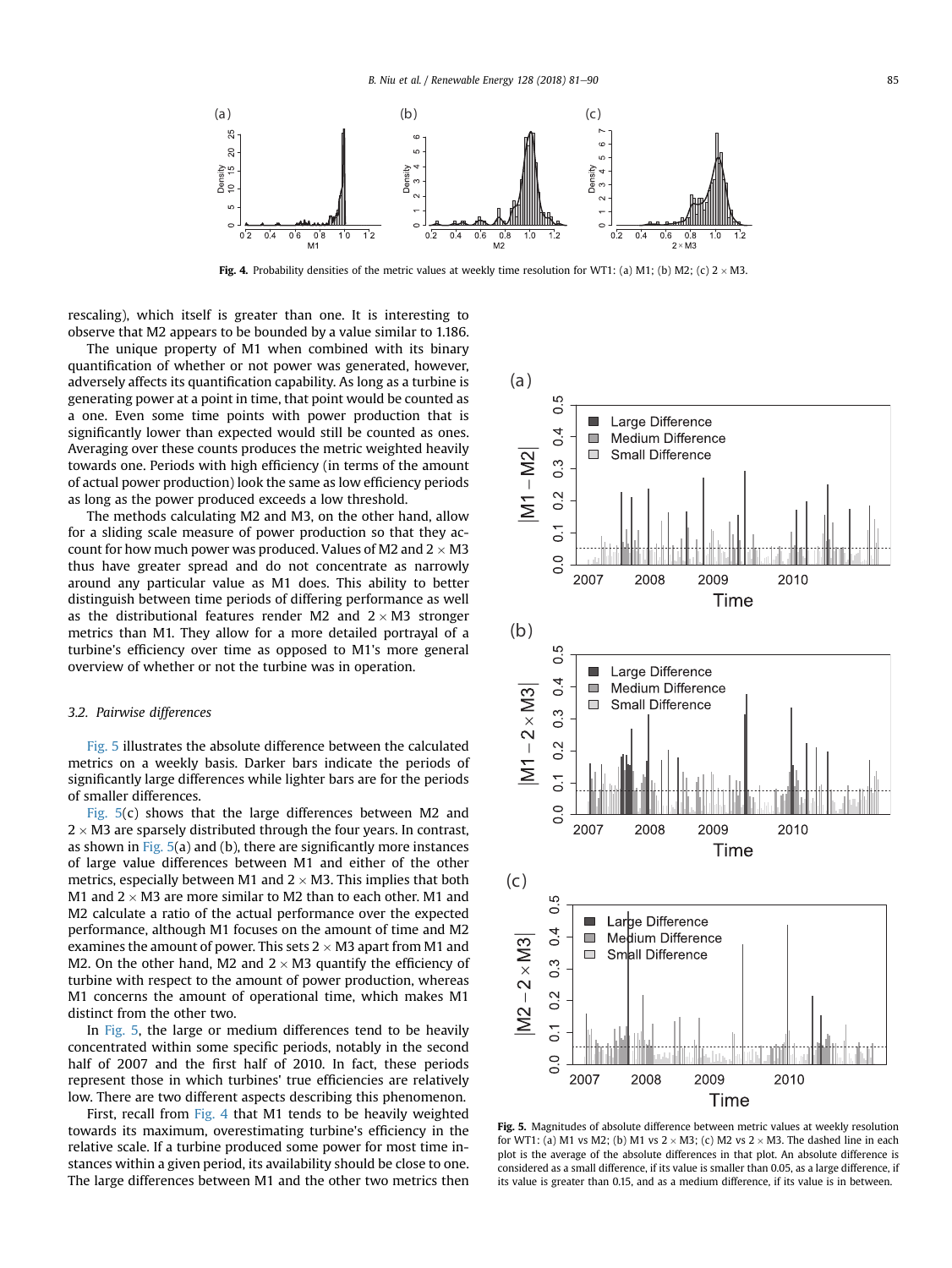imply that the turbine was producing some power for most of the times but the amount of the power production was considerably low relative to its expectation (in [Fig. 3](#page-3-0), see the later part of 2007 where M1 is higher than the other two).

Secondly, recall that M3 represents a *maximum effect* (on the  $C_p$ curve), whereas M2 is an integration effect. For a functional response, the two effects can be understandably different. The large differences between M2 and  $2 \times M3$  suggest that a turbine produced a sufficient amount of power only for a small portion of the given time period. In this case, the turbine's maximum efficiency measured by  $2 \times M3$  is relatively high, but M2 is relatively low because the turbine did not produce much power on average during the same period (see the middle of 2007 and the beginning of 2010 in [Fig. 3\)](#page-3-0). M1 also measures an integration effect, but in terms of the operational time, so the same argument is applicable when explaining the difference between M1 and  $2 \times M3$ . Most of the time, when there is a large difference between M2 and  $2 \times M3$ , a large difference between M1 and  $2 \times M3$  is also observed (see Fig.  $5(b)$  and  $(c)$ ).

All of these observations can be found in the cases of other turbines as well. Although the concentration periods of large and medium differences vary, all turbines display the clustering pattern, and such clusters are closely related to the different characteristics of the metrics.

When comparing the mean of the absolute differences between the metrics (indicated by the dashed horizontal lines in [Fig. 5](#page-4-0)), the disparity between the metrics becomes less pronounced. While a metric pair with the smallest mean difference varies by turbines, the largest mean difference is consistently observed between M1 and  $2 \times M3$ , sometimes by a significant amount than that between M1 and M2 or M2 and  $2 \times M3$ . This suggests that M2 has comparably closer values to M1 and  $2 \times M3$ . As such, M2 is more consistent in value with either of M1 and  $2 \times M3$  and its values are a better reflection of all the three metrics.

#### 3.3. Correlations and linear relationships

As shown in [Table 2](#page-3-0), we calculate correlation coefficients between the metrics based on the reduced data set (periods of nearly zero power production removed). The post-removal correlation is the highest between M1 and M2 for most turbines. The correlations between M2 and  $2 \times M3$  (or equivalently, between M2 and M3) are also relatively high. For most turbines, the correlation coefficients between M1 and M2 remain within the 0.8 range at weekly resolution while those between M2 and M3 are generally in the 0.7 range.

The lowest correlations are found between M1 and M3 for all turbines and time resolutions, with the correlation coefficient values usually around  $0.5-0.6$  but dipping sometimes into the  $0.4$ range. The values displayed in [Table 2](#page-3-0) are among the higher values of M1-M3 correlation of turbines. Another turbine has an M1-M3 correlation of just 0.417 for the reduced weekly data. This indicates that the relationship between these two metrics is much weaker, highlighting the strength of M2 for its much stronger relationship with either of the other metrics.

Weekly time resolution is best for highlighting difference in correlation between metrics. Correlations rise as the time resolution becomes coarse; monthly, quarterly, and yearly resolutions in general return a correlation in the range of 0.9. We believe that the averaging effect when using a coarse time resolution irons out a certain degree of details, making the metrics based on the coarse time resolutions less differentiating.

To analyze the consistency of the metrics, we also evaluate the linearity between any pair of the metrics around  $y = x$  line. Suppose that we generate data points  $(x,y)$  paired by the values of two metrics. If the data points perfectly fit to the  $y = x$  line, an increase in one metric implies the same amount of increase in the other metric. As such, their ability to capture changes in efficiency is identical, or equivalently, they are consistent.

However, as noted earlier, the scales of the metrics are not the same, e.g., M1 and M2 are about twice of the unscaled M3. Assessing the extent of linearity around the  $y = x$  line thus requires to match the scales between the metrics.

To align the scales, we perform linear regression upon the different metric pairs. For example, for the  $M1-M2$  pair, we fit a linear model of  $M1 = \beta \cdot M2 + \varepsilon$  to estimate  $\beta$ , where  $\varepsilon$  is a random noise term. Let  $\hat{\beta}$  denote the coefficient estimate. We then use the estimate  $\hat{\beta}$  to rescale the values of M2, generating scale-adjusted data points (M1,  $\hat{\beta}$  M2). With the scale adjustment, the data points should be centered about the  $y = x$  line. If they show strong linearity around the  $y = x$  line, we can conclude the metrics for the corresponding pair are consistent with each other. To determine the extent of linearity, the average magnitude of the data points' vertical distance from the  $y = x$  line (in an absolute value) is computed.

[Fig. 6](#page-6-0) presents the scatter plots of the scale-adjusted metrics and the  $y = x$  line. For the illustration purpose, we show the result of the peripheral turbine used so far (WT1) as well as the result of an interior turbine (WT2). For the metrics calculated for the peripheral turbine, the linear regression yields the scale adjustment coefficients  $(\widehat{\beta})$  of 0.97, 1.93, and 1.99 for M1-M2, M1-M3, and M2-M3 pairs, respectively. The coefficient of 0.97 for the M1-M2 pair, for instance, implies that M2 will have the same scale with M1 after multiplying it by 0.97. For the interior turbine, the scale adjustment coefficients are 0.98, 2.01, and 2.06, respectively.

In the figure, points are more concentrated near where  $x$  and  $y$ equal one. Whenever x refers to M1, there is a very apparent clustering of points at  $x = 1$  due to the truncation of the distribution of M1 at one. On the other hand, the data points for the  $M2-M3$  pair are well spread around the region, a characteristic reminiscent of the metrics' distributions examined earlier.

After the scale-adjustment, the data points tend to be placed above the  $y = x$  line for relatively low x values, e.g., less than 0.8, whenever y-axis represents a rescaled M3 (triangles and diamonds). This confirms the difference between the maximum effect (for M3) and the integration effect (for M1 and M2) discussed earlier.

As shown in [Table 3](#page-6-0), the average distances between the points and the  $y = x$  line is the greatest for the M1–M3 pair for both turbines, suggesting that the M1 $-M3$  pair has the weakest extent of linearity. This reinforces the understanding from the analysis of absolute differences that M1 and M3 are the least consistent metrics, while M2 has stronger relationship with both other metrics.

#### 3.4. Overall insight

According to the above analyses, while all metrics display some level of consistency, M2 is the most consistent with the other metrics. The absolute differences in metric values demonstrate that M2 produces values that are more representative of the three metrics. Correlations between the metrics also suggest that changes in turbine performance mapped by M2 are illustrative of such trends displayed by other metrics. Moreover, the evaluation of the linearity between the metrics shows that M1 or M3 has a stronger relation with M2 than with each other. It is not too far fetched to reach the conclusion that M2 better represents all three metrics.

Various aspects of our analysis have shown M1's deficiency in discriminating changes in turbine performance. Practitioners are well aware of M1's deficiency, which becomes the chief reason to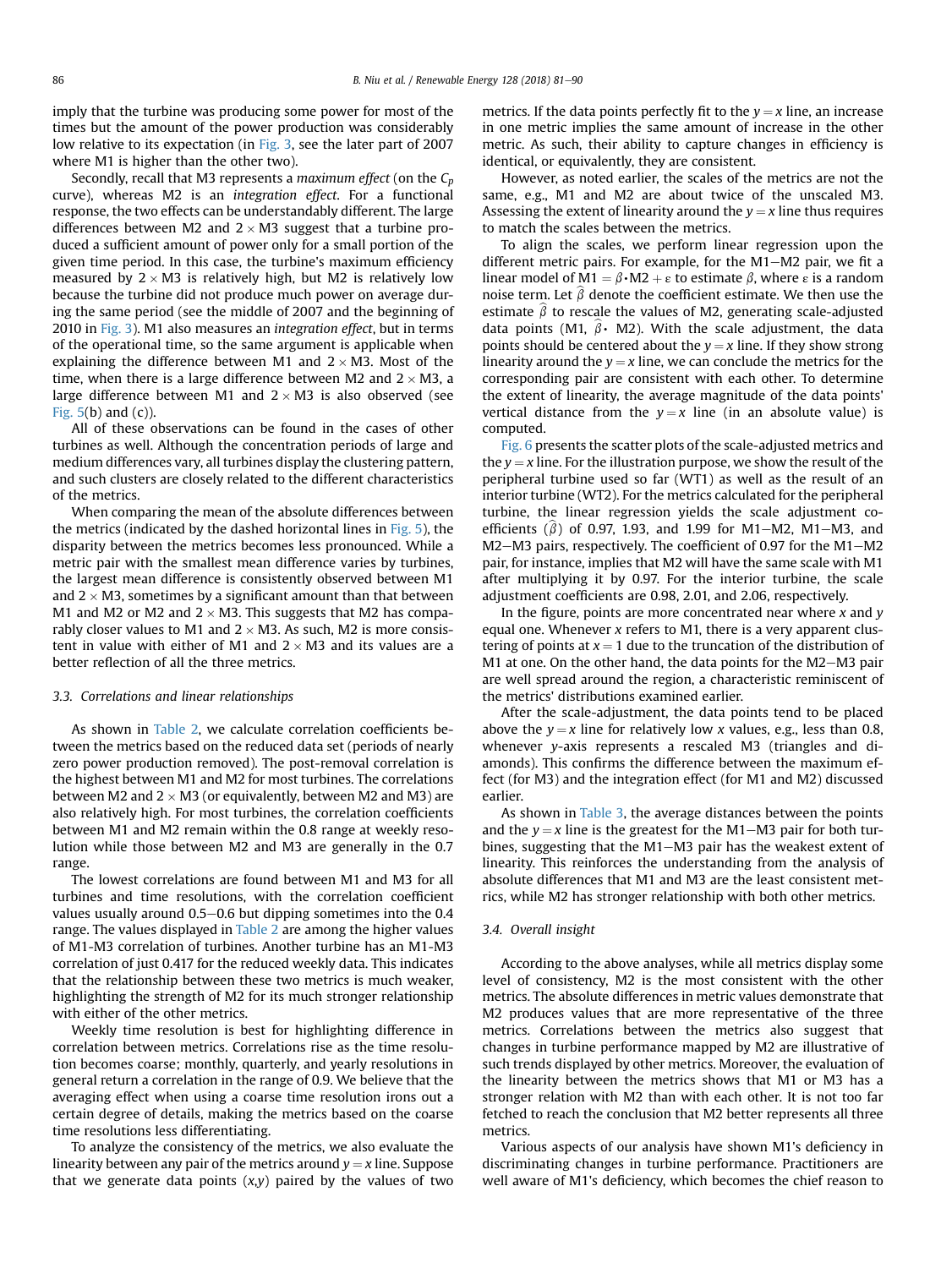<span id="page-6-0"></span>

Fig. 6. Linear relationships between metrics at weekly time resolution: (a) for a peripheral turbine WT1; (b) for an interior turbine WT2. Plots generated from scaling values by the x to y ratio. The dashed line illustrates  $y = x$  line. The x and y axes vary for each relationship as defined in legend.

recently adopt the production-based availability metric. The deficiency of M3 could sometimes be overlooked, and we hereby would like to re-iterate. M3 takes the maximum on a  $C_p$  curve. This maximum does not always effectively reflect turbine performance as it ignores the performance under some wind conditions that do not associate with the maximum point. A recent work indeed demonstrates this shortcoming of M3 by using a set of simulated data [\[9](#page-8-0)].

| Table 3                                                    |  |
|------------------------------------------------------------|--|
| Average absolute vertical distances from the $y = x$ line. |  |

|                      | M1 vs $\beta$ M2 | M1 vs $\beta$ M3 | M <sub>2</sub> vs $\beta$ · M <sub>3</sub> |
|----------------------|------------------|------------------|--------------------------------------------|
| A peripheral turbine | 0.050            | 0.068            | 0.055                                      |
| An interior turbine  | 0.046            | 0.068            | 0.052                                      |



Fig. 7. Range of angles for which the wake of Turbine 1 (upstream turbine) causes velocity deficit and hence power deficit if a turbine is within the range.

#### 4. Evaluation of wake effect

Depending on the location of a turbine and where the wind comes from, a wind turbine may suffer from a significant amount of power loss due to wind velocity deficit and turbulence caused by the operation of nearby turbines; known as the wake effect [\[22\]](#page-8-0). Understanding the wake effect is important for maintaining the power production efficiency of a wind farm via effective operational controls [\[23,24\]](#page-8-0) and designing the layout of a wind farm in preparation [[25,26\]](#page-8-0). In this section, we analyze the wake effect and its influence on the power production efficiency by using the PGR (M2) to show the actual use of the metric in practice.

Fig. 7 presents a snapshot of a wake situation (for illustration purpose only). The incoming wind loses its energy after being extracted by an operating turbine (Turbine 1), and this energy loss is revealed by velocity deficit at downstream locations. The level of the velocity deficit varies depending on the distance from the upstream turbine and the angle deviating from the wind direction  $(\theta)$ . The velocity deficit remains observable up to a certain angular deviation from the given wind direction. If another wind turbine (Turbine 2) is within this "in the wake" region (where the velocity deficit is expected; the shaded area), it experiences power deficit as



Fig. 8. Multiple wind sectors. In each sector, the set of wake free turbines versus the set of turbines in the wake can be confidently determined based on the wind direction and wind power output data. Some sectors  $(D2-D4$  and  $D10-D11$ ) are narrower than others due to the irregular shape of the wind farm at the north-western corner.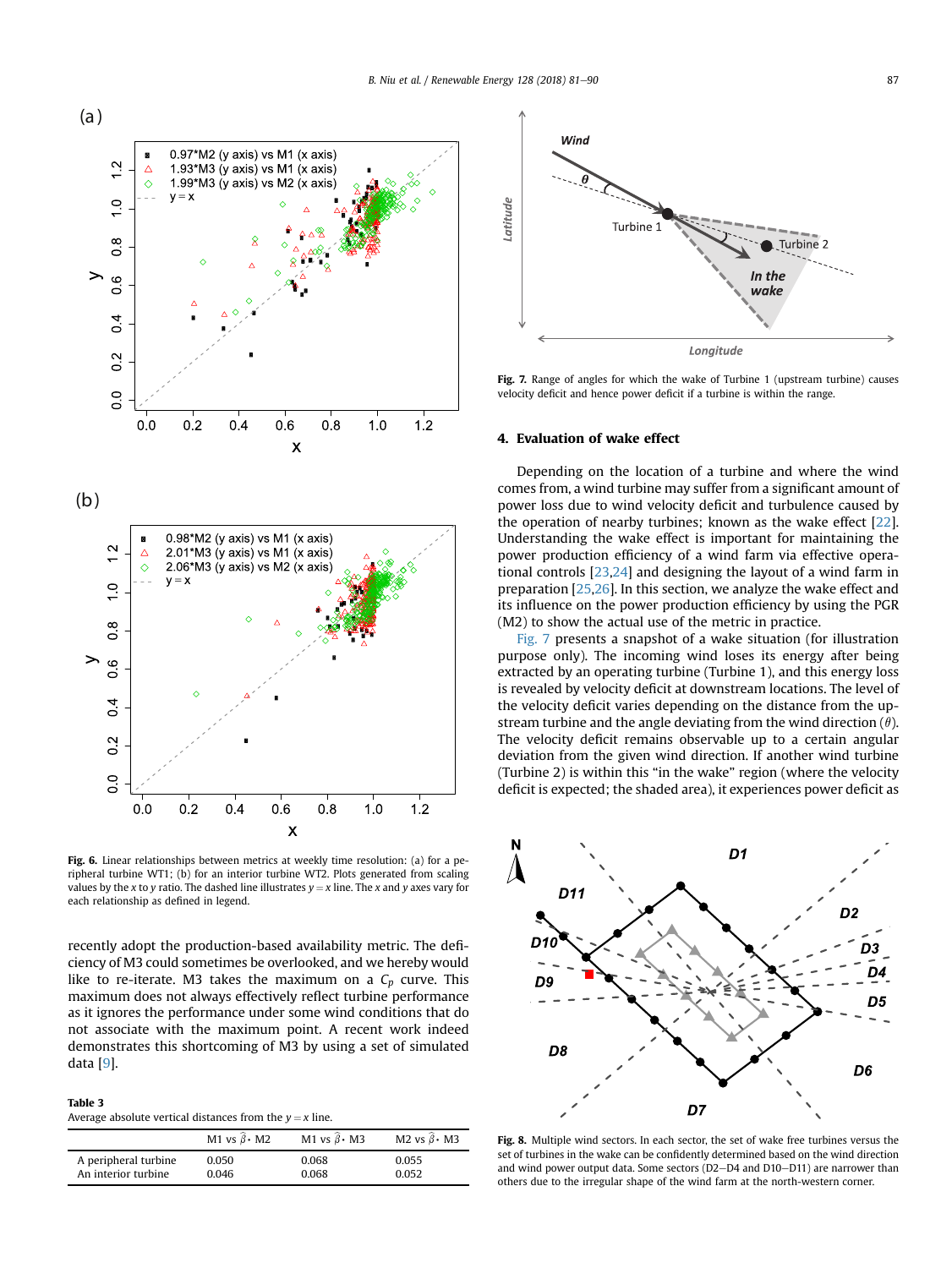<span id="page-7-0"></span>a consequence of the velocity deficit. Given the fixed locations of the turbines, whether to expect a power deficit and how much deficit to expect strongly depends on where the wind comes from. When the wind direction reverses, the role of upstream and downstream will reverse, too.

To assess the loss in power production efficiency caused by wake effect, we first need to identify which turbines are free of the wake and which are in the wake, so that we can compare the power production efficiency between the two sets of turbines. Since the members of the two sets keep changing as wind direction changes, we partition the support of the direction into multiple wind sectors in each of which the two sets can be determined with confidence (see [Fig. 8](#page-6-0)). Algorithm 1 describes how we generated the wind sectors.

## Algorithm 1

Wind sector generation.

 $J_{\text{itw}}(D_t)$ , respectively, denote the set of wake-free turbines and the set of in-the-wake turbines varying with wind direction at each time t. Then, we calculate the group PGR as follows

$$
PGR_{wf} = \frac{\sum_{t=1}^{T} \sum_{i \in \mathcal{J}_{wf}(D_t)} P_{ti}}{\sum_{t=1}^{T} \sum_{i \in \mathcal{J}_{wf}(D_t)} \widehat{P}(V_t)},
$$
  
\n
$$
PGR_{itw} = \frac{\sum_{t=1}^{T} \sum_{i \in \mathcal{J}_{itw}(D_t)} P_{ti}}{\sum_{t=1}^{T} \sum_{i \in \mathcal{J}_{itw}(D_t)} \widehat{P}(V_t)}.
$$
\n(5)

[Fig. 9](#page-8-0) and [Table 4](#page-8-0), respectively, present boxplots and descriptive statistics of the group performance. As expected, the wake-free turbines show a higher power production level, and the difference between PGR<sub>wf</sub> and PGR<sub>itw</sub> is in the range of 4.0–5.3%. In terms

| $\sigma$ is 1 Set the index of wind sector, s, to 1;                                    |  |  |
|-----------------------------------------------------------------------------------------|--|--|
| Fix wind direction D to a fixed number, for example, $D = 0^{\circ}$ ;<br>$\mathbf{2}$  |  |  |
| Define the set of all turbines, $W$ ;<br>3                                              |  |  |
| 4 Define the set of all peripheral turbines, $P$ ;                                      |  |  |
| repeat<br>5                                                                             |  |  |
| Initialize the set of wake free turbines $\mathcal{F}(s) \leftarrow \mathcal{P}$ ;<br>6 |  |  |
| for each $p \in \mathcal{P}$ do<br>$\overline{7}$                                       |  |  |
| Calculate a pairwise distance between the turbine $p$ and any<br>8                      |  |  |
| other turbine $w \in \mathcal{W}$ ; denote it as $dist(w)$ ;                            |  |  |
| Calculate $\theta(w)$ , an acute angle between wind direction and<br>9                  |  |  |
| the direction of a turbine $w \in \mathcal{W}$ relative to the turbine p                |  |  |
| (known as bearing);                                                                     |  |  |
| Remove p from $\mathcal{F}(s)$ if there is any w such that<br>10                        |  |  |
| $dist(w) \le 20d$ and $ \theta(w)  \le 22.5^{\circ}$ ;                                  |  |  |
| end<br>11                                                                               |  |  |
| Increase D until there is no change of $\mathcal{F}(s)$ ;<br>12                         |  |  |
| Increase $s$ by 1;<br>13                                                                |  |  |
| 14 until D reaches its initial value, i.e., $D = 0^{\circ}$ , or equivalently,          |  |  |
| $D = 360^{\circ}$                                                                       |  |  |
|                                                                                         |  |  |

The basic idea of Algorithm 1 is that, to be a wake free turbine, the target turbine should not be in the wake region of a nearby turbine. Two parameters are used to decide the wake region: the distance between two turbines and the wake angle. The distance threshold is chosen to be 20d, where d is the rotor diameter, and the wake angle threshold is chosen to be  $\pm 22.5^\circ$  (45 $^\circ$  in total) [\[27,](#page-8-0)[28](#page-9-0)]. We consider only peripheral turbines as the candidates for a wake free turbine. Once the set of wake free turbines for a wind sector s,  $\mathcal{F}(s)$ , is determined, the set of turbines in the wake,  $\mathcal{I}(s)$ , is taken simply as the complementary set.

The wind sector generation additionally requires the information of wind direction. As such, we now use the data pairs  $(V_t, D_t, \rho_t, P_t)$  for  $t = 1, ..., T$  and  $i = 1, ..., n$  where  $D_t$  denotes wind direction and  $i$  is an index for  $n$  turbines. Different from the previous analysis in Section [3](#page-2-0), we use mast measurements for the wind speed V to account for the available wind resource that is common in the local area. The measurements are still 10-min based, and we use the weekly time resolution considering its effectiveness shown in Section [3.](#page-2-0)

To compare the wake-free turbines with the in-the-wake turbines, we calculate the PGR for each group. Let  $\mathcal{J}_{wf}(D_t)$  and of the mean and median, the difference is 4.4% and 4.0%, respectively.

The magnitude of the efficiency loss ( $PGR_{wf}$ – $PGR_{itw}$ ) is relatively small compared to the 10% power loss estimate stated earlier [[29](#page-9-0)], where the percentage was calculated for an offshore wind farm comprising 20 turbines closely located in a row in a bow shape. For the wind farm studied in Ref. [[29](#page-9-0)], the turbine spacing (betweenturbine distance) is 2.4 times the rotor diameter  $(d)$ , which is rather tight compared to typical turbine spacing. The offshore wind farm used in this study has the turbine spacing of approximately  $7-8d$ and  $11-12d$  for the northwest-southeast and northeast-southwest orientations, respectively. Considering the significant impact of turbine spacing on wake loss  $[28]$ , it is not surprising to see the considerable gap between our result and the result reported in Ref. [\[29\]](#page-9-0).

#### 5. Concluding remarks

In this paper, we examined the capabilities of different metrics for wind power production and compared three metrics broadly used in practice-availability, power generation ratio, and power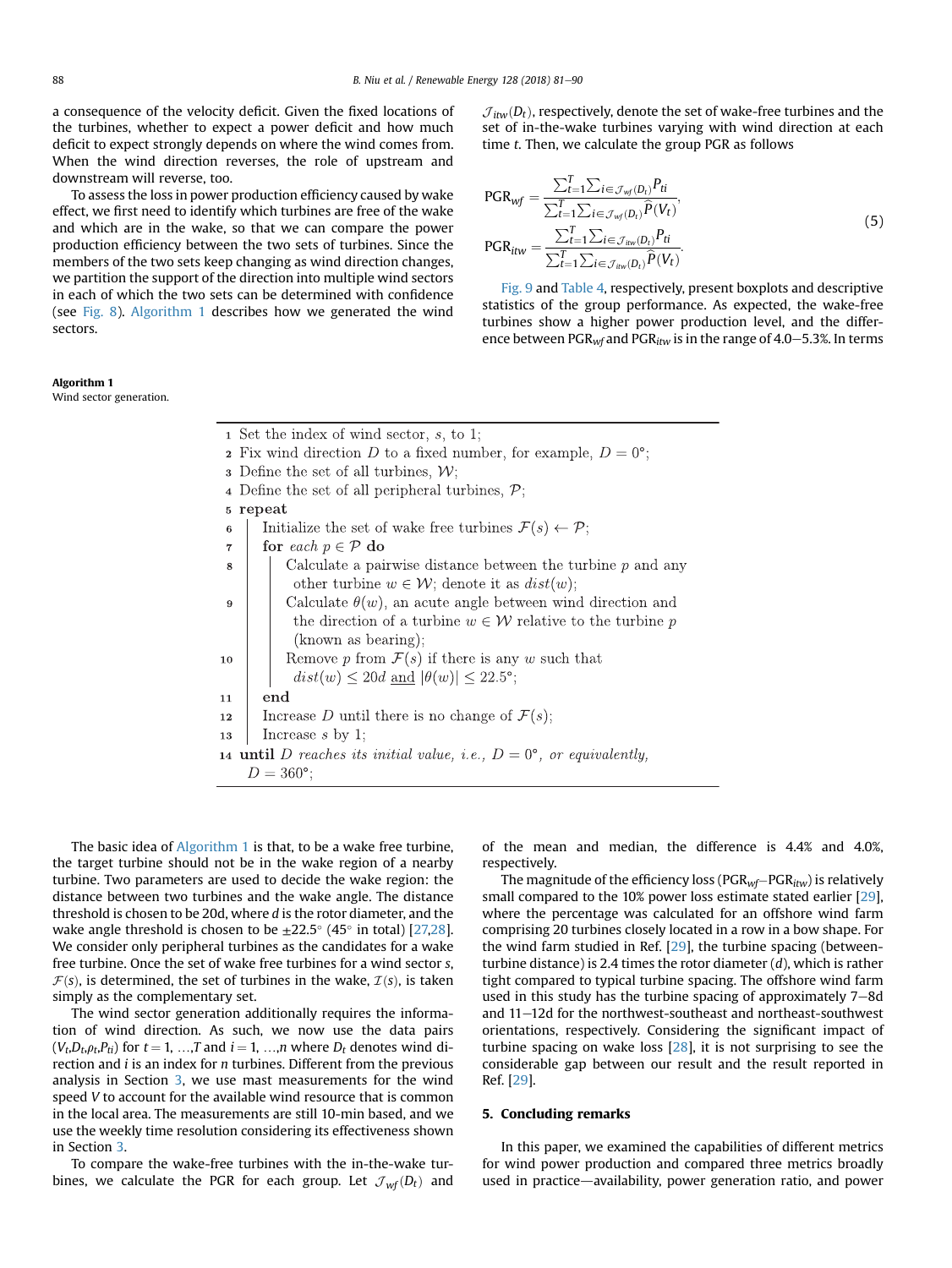<span id="page-8-0"></span>

Fig. 9. Boxplots of the group PGR calculated at weekly time resolution.

Table 4 Descriptive statistics of the group PGR calculated at weekly time resolution.

|                                                   |  |                |                | Mean 25% quantile Median 75% quantile Standard Deviation |
|---------------------------------------------------|--|----------------|----------------|----------------------------------------------------------|
| $PGR_{itw}$ 0.987 0.932<br>$PGR_{wf}$ 1.031 0.985 |  | 0.965<br>1.004 | 1.001<br>1.046 | 0.113<br>0.081                                           |

coefficient. Power generation ratio was used as a proxy for the production-based availability, due to its easiness in computation. Nonetheless, power generation ratio itself can be used as a performance metric in practice, as illustrated in Section [4.](#page-6-0)

This study is important as it provides an answer to which metric among the three different kinds is the most accurate and reliable measure of turbine performance changing over time. We evaluated the three metrics in various aspects such as (i) probability distributions, (ii) pairwise differences, and (iii) correlations and linear relationships to determine how representative they are of the data as a whole.

Through our assessment, we found that power generation ratio is the strongest and most consistent metric for evaluating the offshore wind farm used in this study. The probability distributions of power generation ratio and power coefficient have relatively balanced tails on both sides of the mode, whereas the distribution of availability is truncated at a certain point and exhibits a small spread. In this aspect, power generation ratio and power coefficient are better metrics as their distributions allow for greater sensitivity to differences in the efficiency of turbine. When examining the pairwise absolute differences, the correlations, and the linear relationships between the metrics, we consistently found that the greatest dissimilarity existed between availability and power coefficient; on the other hand, power generation ratio was relatively well-matched with either of the other metrics. As power generation ratio was more representative of all three metrics, it could serve as the most comprehensive and reliable metric.

The analysis applied in this study was based on the data provided by a specific offshore wind farm. As such, we admit that the analysis results may not readily extend to other wind farms, although the procedure of analysis and examination is generalizable. Our experience indicates that the insights garnered here should also have good potential for generalization. Still, considering substantially different characteristics between onshore and offshore wind farms [[30](#page-9-0)], extending this study to other wind farms, especially to onshore farms, would be interesting and useful while confirming whether the trends found in this study exist for farms in different environments.

#### Acknowledgments

Hwangbo and Ding's research was partially supported by the National Science Foundation under grants no. CMMI-1300560 and no. IIS-1741173. The authors also want to thank Mr. Víctor Gálvez Yanjarí, a visiting student from PUC, Chile, for helping with numerical analysis in Section [4](#page-6-0).

#### References

- [1] [M.A. Abdullah, A. Yatim, C. Tan, R. Saidur, A review of maximum power point](http://refhub.elsevier.com/S0960-1481(18)30571-8/sref1) [tracking algorithms for wind energy systems, Renew. Sustain. Energy Rev. 16](http://refhub.elsevier.com/S0960-1481(18)30571-8/sref1)  $(5)$   $(2012)$   $3220 - 3227$
- [2] J.M.P. Pérez, F.P.G. Má[rquez, A. Tobias, M. Papaelias, Wind turbine reliability](http://refhub.elsevier.com/S0960-1481(18)30571-8/sref2) analysis, Renew. Sustain. Energy Rev. 23 (2013)  $463-472$  $463-472$ .
- [3] [G. Lee, Y. Ding, L. Xie, M.G. Genton, A kernel plus method for quantifying wind](http://refhub.elsevier.com/S0960-1481(18)30571-8/sref3) turbine performance upgrades, Wind Energy 18  $(7)$   $(2015)$   $1207-1219$ .
- [4] [S. Roy, U.K. Saha, Wind tunnel experiments of a newly developed two-bladed](http://refhub.elsevier.com/S0960-1481(18)30571-8/sref4) [savonius-style wind turbine, Appl. Energy 137 \(2015\) 117](http://refhub.elsevier.com/S0960-1481(18)30571-8/sref4)-[125](http://refhub.elsevier.com/S0960-1481(18)30571-8/sref4).
- [5] [H. Yang, L. Lu, W. Zhou, A novel optimization sizing model for hybrid solar](http://refhub.elsevier.com/S0960-1481(18)30571-8/sref5)wind power generation system, Sol. Energy 81 $(1)$  $(2007)$  76–84
- [6] M. de Prada Gil, O. Gomis-Bellmunt, A. Sumper, J. Bergas-Jané, Power generation effi[ciency analysis of offshore wind farms connected to a slpc \(single](http://refhub.elsevier.com/S0960-1481(18)30571-8/sref6) [large power converter\) operated with variable frequencies considering wake](http://refhub.elsevier.com/S0960-1481(18)30571-8/sref6) [effects, Energy 37 \(1\) \(2012\) 455](http://refhub.elsevier.com/S0960-1481(18)30571-8/sref6)-[468.](http://refhub.elsevier.com/S0960-1481(18)30571-8/sref6)
- [7] [International Electrotechnical Commission \(IEC\), Wind Turbines Part 12-1:](http://refhub.elsevier.com/S0960-1481(18)30571-8/sref7) [Power Performance Measurements of Electricity Producing Wind Turbines,](http://refhub.elsevier.com/S0960-1481(18)30571-8/sref7) [IEC 61400-12-1 Ed. 1, IEC, Geneva, Switzerland, 2005.](http://refhub.elsevier.com/S0960-1481(18)30571-8/sref7)
- [8] [M. Lydia, S.S. Kumar, A.I. Selvakumar, G.E.P. Kumar, A comprehensive review](http://refhub.elsevier.com/S0960-1481(18)30571-8/sref8) [on wind turbine power curve modeling techniques, Renew. Sustain. Energy](http://refhub.elsevier.com/S0960-1481(18)30571-8/sref8) [Rev. 30 \(2014\) 452](http://refhub.elsevier.com/S0960-1481(18)30571-8/sref8)-[460](http://refhub.elsevier.com/S0960-1481(18)30571-8/sref8).
- [9] [H. Hwangbo, A. Johnson, Y. Ding, A production economics analysis for quan](http://refhub.elsevier.com/S0960-1481(18)30571-8/sref9)tifying the effi[ciency of wind turbines, Wind Energy 20 \(9\) \(2017\) 1501](http://refhub.elsevier.com/S0960-1481(18)30571-8/sref9)-[1513](http://refhub.elsevier.com/S0960-1481(18)30571-8/sref9).
- [10] N. Conroy, J. Deane, B.P.Ó. Gallachó[ir, Wind turbine availability: should it be](http://refhub.elsevier.com/S0960-1481(18)30571-8/sref10) [time or energy based?](http://refhub.elsevier.com/S0960-1481(18)30571-8/sref10)—a case study in Ireland, Renew. Energy  $36 (11) (2011)$ [2967](http://refhub.elsevier.com/S0960-1481(18)30571-8/sref10)-[2971](http://refhub.elsevier.com/S0960-1481(18)30571-8/sref10).
- [11] [P. Tavner, S. Faulstich, B. Hahn, G. van Bussel, Reliability](http://refhub.elsevier.com/S0960-1481(18)30571-8/sref11) & [availability of wind](http://refhub.elsevier.com/S0960-1481(18)30571-8/sref11) [turbine electrical](http://refhub.elsevier.com/S0960-1481(18)30571-8/sref11) & electronic components, EPE J. 20 (4) (2010)  $45-50$  $45-50$ .
- [12] [International Electrotechnical Commission \(IEC\), Wind Turbines Part 26-1:](http://refhub.elsevier.com/S0960-1481(18)30571-8/sref12) [Time-based Availability for Wind Turbine Generating Systems, IEC TS 61400-](http://refhub.elsevier.com/S0960-1481(18)30571-8/sref12) [26-1 Ed. 1, IEC, 2011.](http://refhub.elsevier.com/S0960-1481(18)30571-8/sref12)
- [13] [S. Stankovic, N. Campbell, A. Harries, Urban Wind Energy, Earthscan, 2009.](http://refhub.elsevier.com/S0960-1481(18)30571-8/sref13)
- [14] [T.J. Chang, Y.T. Wu, H.Y. Hsu, C.R. Chu, C.M. Liao, Assessment of wind char](http://refhub.elsevier.com/S0960-1481(18)30571-8/sref14)[acteristics and wind turbine characteristics in taiwan, Renew. Energy 28 \(6\)](http://refhub.elsevier.com/S0960-1481(18)30571-8/sref14)  $(2003)$  851-[871.](http://refhub.elsevier.com/S0960-1481(18)30571-8/sref14)
- [15] [International Electrotechnical Commission \(IEC\), Wind Turbines Part 26-2:](http://refhub.elsevier.com/S0960-1481(18)30571-8/sref15) [Production-based Availability for Wind Turbines, IEC TS 61400-26-2 Ed. 1, IEC,](http://refhub.elsevier.com/S0960-1481(18)30571-8/sref15) [2014.](http://refhub.elsevier.com/S0960-1481(18)30571-8/sref15)
- [16] [Y. Xia, K.H. Ahmed, B.W. Williams, Wind turbine power coef](http://refhub.elsevier.com/S0960-1481(18)30571-8/sref16)ficient analysis of [a new maximum power point tracking technique, IEEE Trans. Ind. Electron. 60](http://refhub.elsevier.com/S0960-1481(18)30571-8/sref16)  $(3)(2013)1122 - 1132.$  $(3)(2013)1122 - 1132.$  $(3)(2013)1122 - 1132.$
- [17] [J. Kjellin, F. Bülow, S. Eriksson, P. Deglaire, M. Leijon, H. Bernhoff, Power co](http://refhub.elsevier.com/S0960-1481(18)30571-8/sref17)effi[cient measurement on a 12 kw straight bladed vertical axis wind turbine,](http://refhub.elsevier.com/S0960-1481(18)30571-8/sref17) [Renew. Energy 36 \(11\) \(2011\) 3050](http://refhub.elsevier.com/S0960-1481(18)30571-8/sref17)-[3053](http://refhub.elsevier.com/S0960-1481(18)30571-8/sref17).
- [18] [F.D. Bianchi, Hd Battista, R.J. Mantz, Wind Turbine Control Systems, Springer-](http://refhub.elsevier.com/S0960-1481(18)30571-8/sref18)[Verlag London, 2007.](http://refhub.elsevier.com/S0960-1481(18)30571-8/sref18)
- [19] [Z. Jiang, M. Karimirad, T. Moan, Dynamic response analysis of wind turbines](http://refhub.elsevier.com/S0960-1481(18)30571-8/sref19) [under blade pitch system fault, grid loss, and shutdown events, Wind Energy](http://refhub.elsevier.com/S0960-1481(18)30571-8/sref19) [17 \(9\) \(2014\) 1385](http://refhub.elsevier.com/S0960-1481(18)30571-8/sref19)-[1409.](http://refhub.elsevier.com/S0960-1481(18)30571-8/sref19)
- [20] [W. Qiao, D. Lu, A survey on wind turbine condition monitoring and fault](http://refhub.elsevier.com/S0960-1481(18)30571-8/sref20) [diagnosis](http://refhub.elsevier.com/S0960-1481(18)30571-8/sref20)-[part i: components and subsystems, IEEE Trans. Ind. Electron. 62](http://refhub.elsevier.com/S0960-1481(18)30571-8/sref20)  $(10)(2015)$  6536-[6545.](http://refhub.elsevier.com/S0960-1481(18)30571-8/sref20)
- [21] [S. Shokrzadeh, M.J. Jozani, E. Bibeau, Wind turbine power curve modeling](http://refhub.elsevier.com/S0960-1481(18)30571-8/sref21) [using advanced parametric and nonparametric methods, IEEE Trans. Sustain.](http://refhub.elsevier.com/S0960-1481(18)30571-8/sref21) Energy 5 (4) (2014)  $1262 - 1269$  $1262 - 1269$ .
- [22] [F. Gonz](http://refhub.elsevier.com/S0960-1481(18)30571-8/sref22)á[lez-Longatt, P. Wall, V. Terzija, Wake effect in wind farm perfor](http://refhub.elsevier.com/S0960-1481(18)30571-8/sref22) [mance: steady-state and dynamic behavior, Renew. Energy 39 \(1\) \(2012\)](http://refhub.elsevier.com/S0960-1481(18)30571-8/sref22) [329](http://refhub.elsevier.com/S0960-1481(18)30571-8/sref22)-[338.](http://refhub.elsevier.com/S0960-1481(18)30571-8/sref22)
- [23] [P. McKay, R. Carriveau, D.S.K. Ting, Wake impacts on downstream wind tur](http://refhub.elsevier.com/S0960-1481(18)30571-8/sref23)bine performance and yaw alignment, Wind Energy 16  $(2)$   $(2013)$   $221-234$ .
- [24] [P.M.O. Gebraad, F.W. Teeuwisse, J.W. Wingerden, P.A. Fleming, S.D. Ruben,](http://refhub.elsevier.com/S0960-1481(18)30571-8/sref24) [J.R. Marden, et al., Wind plant power optimization through yaw control using](http://refhub.elsevier.com/S0960-1481(18)30571-8/sref24) [a parametric model for wake effects](http://refhub.elsevier.com/S0960-1481(18)30571-8/sref24)-[a CFD simulation study, Wind Energy](http://refhub.elsevier.com/S0960-1481(18)30571-8/sref24) [19 \(1\) \(2016\) 95](http://refhub.elsevier.com/S0960-1481(18)30571-8/sref24)-[114.](http://refhub.elsevier.com/S0960-1481(18)30571-8/sref24)
- [25] [A. Kusiak, Z. Song, Design of wind farm layout for maximum wind energy](http://refhub.elsevier.com/S0960-1481(18)30571-8/sref25) [capture, Renew. Energy 35 \(3\) \(2010\) 685](http://refhub.elsevier.com/S0960-1481(18)30571-8/sref25)-[694.](http://refhub.elsevier.com/S0960-1481(18)30571-8/sref25)
- [26] [A. Emami, P. Noghreh, New approach on optimization in placement of wind](http://refhub.elsevier.com/S0960-1481(18)30571-8/sref26) [turbines within wind farm by genetic algorithms, Renew. Energy 35 \(7\)](http://refhub.elsevier.com/S0960-1481(18)30571-8/sref26)  $(2010)$  1559-[1564](http://refhub.elsevier.com/S0960-1481(18)30571-8/sref26).
- [27] [F. Port](http://refhub.elsevier.com/S0960-1481(18)30571-8/sref27)é[-Agel, Y.T. Wu, H. Lu, R.J. Conzemius, Large-eddy simulation of at](http://refhub.elsevier.com/S0960-1481(18)30571-8/sref27) mospheric boundary layer fl[ow through wind turbines and wind farms,](http://refhub.elsevier.com/S0960-1481(18)30571-8/sref27) [J. Wind Eng. Ind. Aerod. 99 \(4\) \(2011\) 154](http://refhub.elsevier.com/S0960-1481(18)30571-8/sref27)-[168.](http://refhub.elsevier.com/S0960-1481(18)30571-8/sref27)